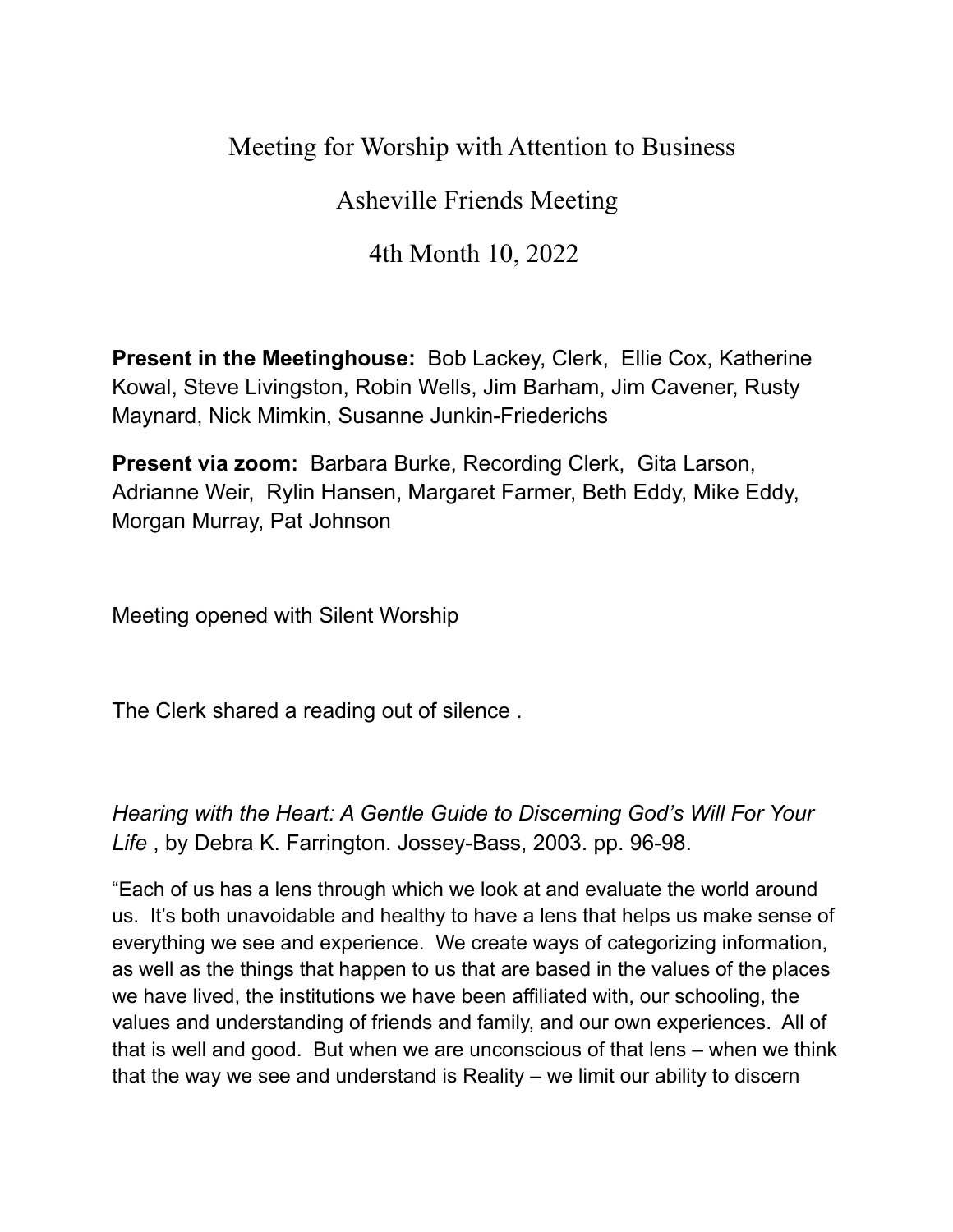well. We will end up forcing God into our systems of thinking rather than expanding the mind of our heart to accommodate God."

**Minute # 1**: The Third Month business meeting minutes were approved.

### **Announcements:**

I want to let you know that we are holding a memorial service for George Oldham (long time member, former co-clerk of AFM) on Sunday, June 26th. The service will be held in the Village Hall at Carolina Village Retirement Community in Hendersonville and will be followed by a reception at the Edneyville Community Center. The Community Center has an outdoor covered patio so folks who are uncomfortable with indoor gatherings can be part of the celebration of George's life.

I am also emailing several Asheville Friends who remember Dad and I will be appreciative of help with the service and reception.

Thank you,

Martha O, Huggins

## **Committees:**

**SAYMA** - Morgan Murray, Margaret Farmer, Barbara Esther

Report on SAYMA Representative Meeting of 3/26/2022

Our general feeling after the Representative Meeting was exhaustion over the enduring tension, with some hope since many Friends gave input into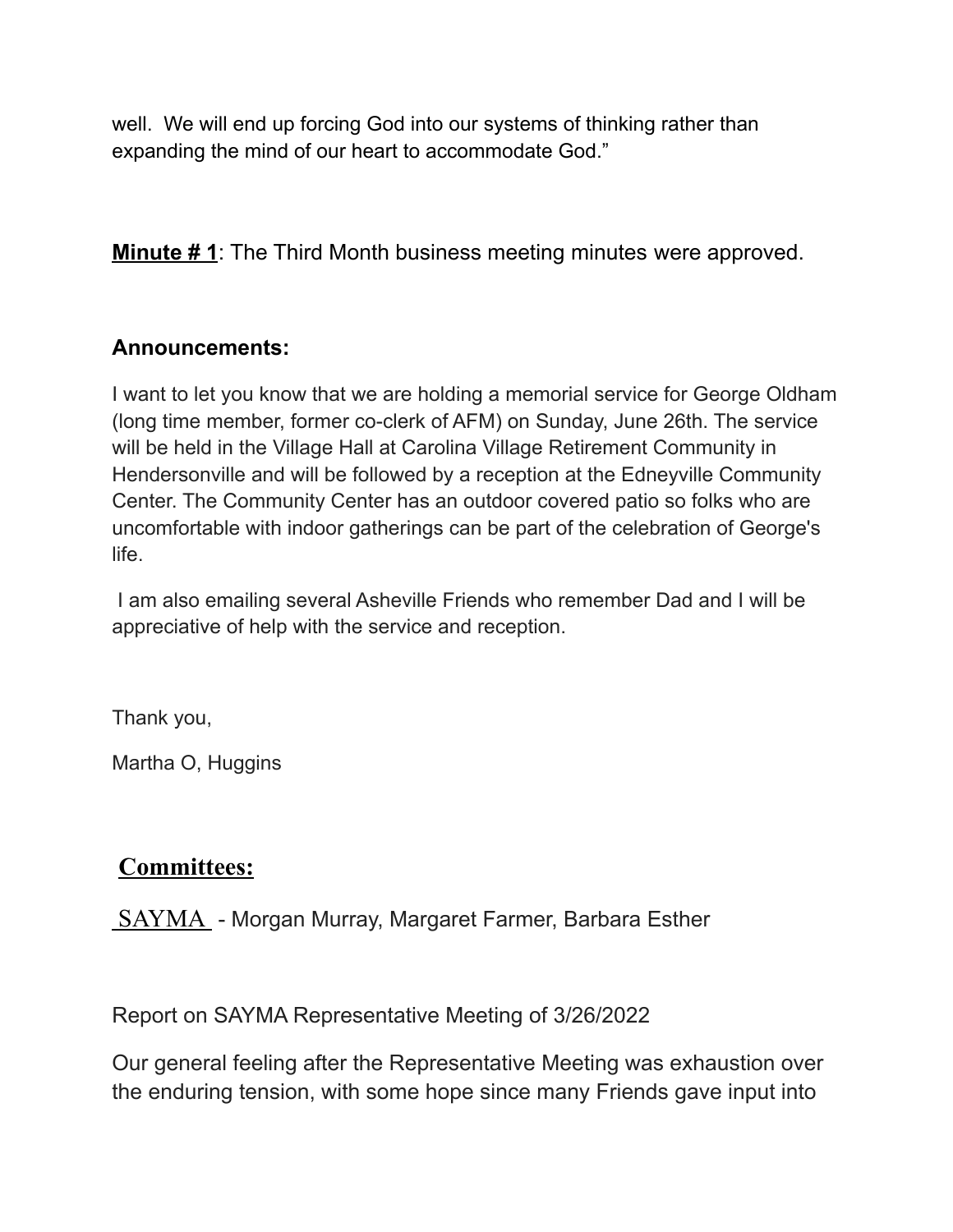the ways we have experienced Quaker process being used during our meetings. There was a prolonged discussion about the agenda presented by the clerk, with two Friends standing in the way on grounds the planned agenda would further divide us. Many Friends participated in the 2-3 hour discussion that followed, before we eventually proceeded with an alternative agenda. Instead of reading and discussing multiple minutes and letters from several meetings that had been posted on SAYMA's home page, we agreed on discussing one minute (from Nashville Friends Meeting) and a proposal for a way forward for SAYMA. Reports from Ministry & Nurture and the Finance Committee were deferred and attached to the minutes. The Finance committee requested that each monthly meeting respond to the request therein.

We heard the Yearly Meeting Planning Committee report that SAYMA sessions will be held June 16-19 at Warren Wilson College, with a hybrid (via Zoom) option for adults who will not attend in person. There will be an in-person-only program for Junior Gathering age 3 to the 6th grade, since hybrid programs have not had very positive results. The SAYF program will also meet in-person-only on campus, without a hybrid option. FCRJ (Friends' Center for Racial Justice) has plans to participate during these sessions as well.

Other announcements included Tim Lamm's upcoming move to New England this spring; Swannanoa Valley Meeting's withdrawal from SAYMA but not SAYF, and the laying down of Brevard Friends Meeting.

There were 2 scheduled worship sharing opportunities for small groups, before and after lunch. Friends generally expressed appreciation for spirit-led sharing together.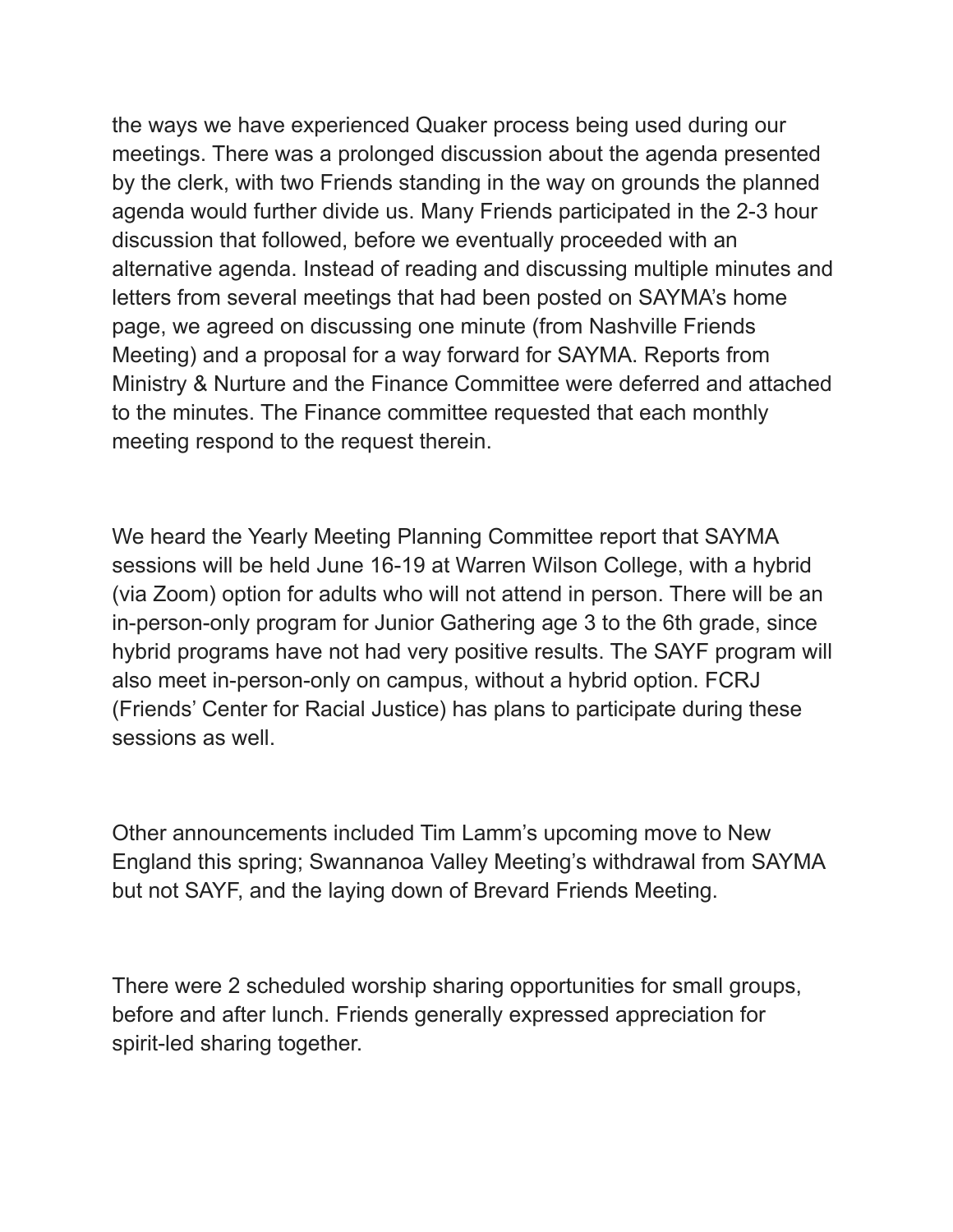Angela Hopkins shared FCRJ's intention for moving forward on work with SAYMA.

FCRJ arranged for 3 SAYMA Friends to complete anti-racist analysis training facilitated by Roots of Justice which included religious institutional anti-racism assessment, with plans to send more. There will be a future announcement about small group opportunities. Angela herself will be undergoing surgery soon.

A proposal for an Ad Hoc Committee to guide SAYMA through a suspension of business was presented. There was no unity on accepting this proposal, with another lengthy discussion, in which some Friends requested more transparency on the selection of members for this committee, and time for us to take this proposal to our monthly meetings for discernment. The proposal sent out after the Representative Meeting will consider steps from Nashville Friends Meeting's minute. There will be a called Representative Meeting soon (April 30) to bring back feedback from our home meetings. No decision was made about suggestions in the Nashville minute.

Although not on the agenda, we were presented a detailed oral report from one Friend on the steps SAYMA would have to take if we make a decision to lay the yearly meeting down. Many Friends found this report unsettling.

The need for more members of the nominating committee was brought up. The clerk instructed us that each monthly meeting can appoint a person to assist the nominating committee to find Friends willing to serve on SAYMA committees. Each meeting is asked to consider doing this.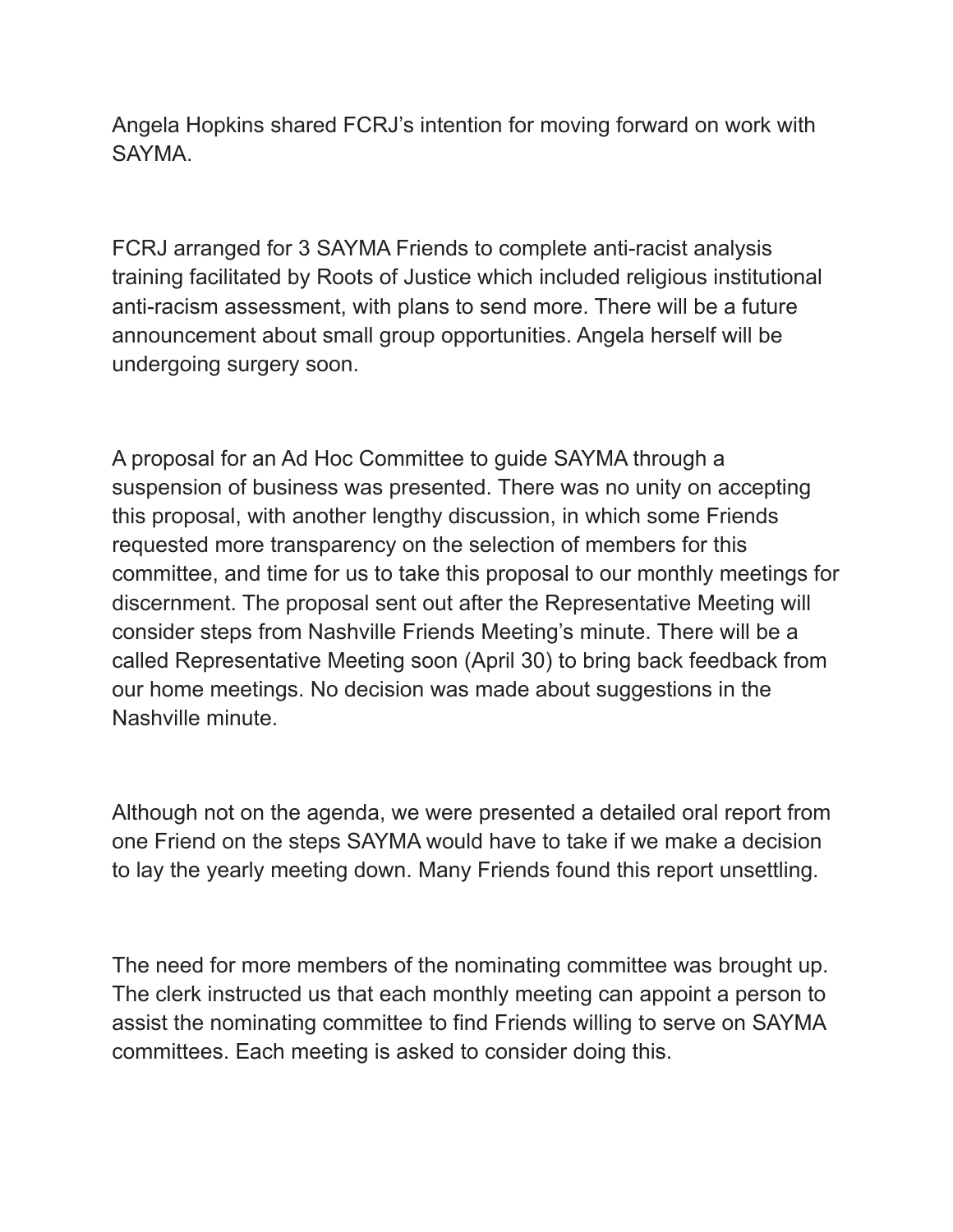Angela Hopkins had earlier recommended we base nominations for positions according to a person's spiritual gifts. More representation on this committee would provide it with a wider and clearer understanding of individual Friends' gifts and experiences in service to their meetings.

After the report was read there was a long discussion about its contents. A Friend asked if SAYMA really could be laid down. Morgan said it could be voluntarily laid down if a way forward cannot be found. If involuntarily laid down, it could cause legal and financial problems (State of Alabama could receive SAYMA funds). Friends agreed that this is a surprise to many and concerning to all. A general consensus was that SAYMA needs to take a pause, and focus on recognizing that of God in all of us and Spirit led attempts to move forward. Morgan feels it was shocking and unsettling to think of laying down the yearly meeting but could be an opportunity for SAYMA to recognize the tension present and know we are on the wrong path, and allow us to be spirit-led in finding the right path.

A Friend is surprised that SAYMA could be laid down, and how quickly this could happen, as it was not on the agenda of the representatives meeting for discussion and was a surprise to many.

Another Friend felt that SAYMA being laid down is similar to a family breaking apart.

Another Friend stated that the theme for this year's Yearly Meeting is "Seeking Spirit in Each Other." He feels that if it is decided in Yearly Meeting to have a pause, it is serving the purpose of allowing each of us to seek the Spirit in each other. The situation may feel discouraging , but it provides us with an opportunity to return to the basics of Quaker beliefs, that of seeking the spirit in one another. It may be painful, but necessary, and we will be led by the Spirit.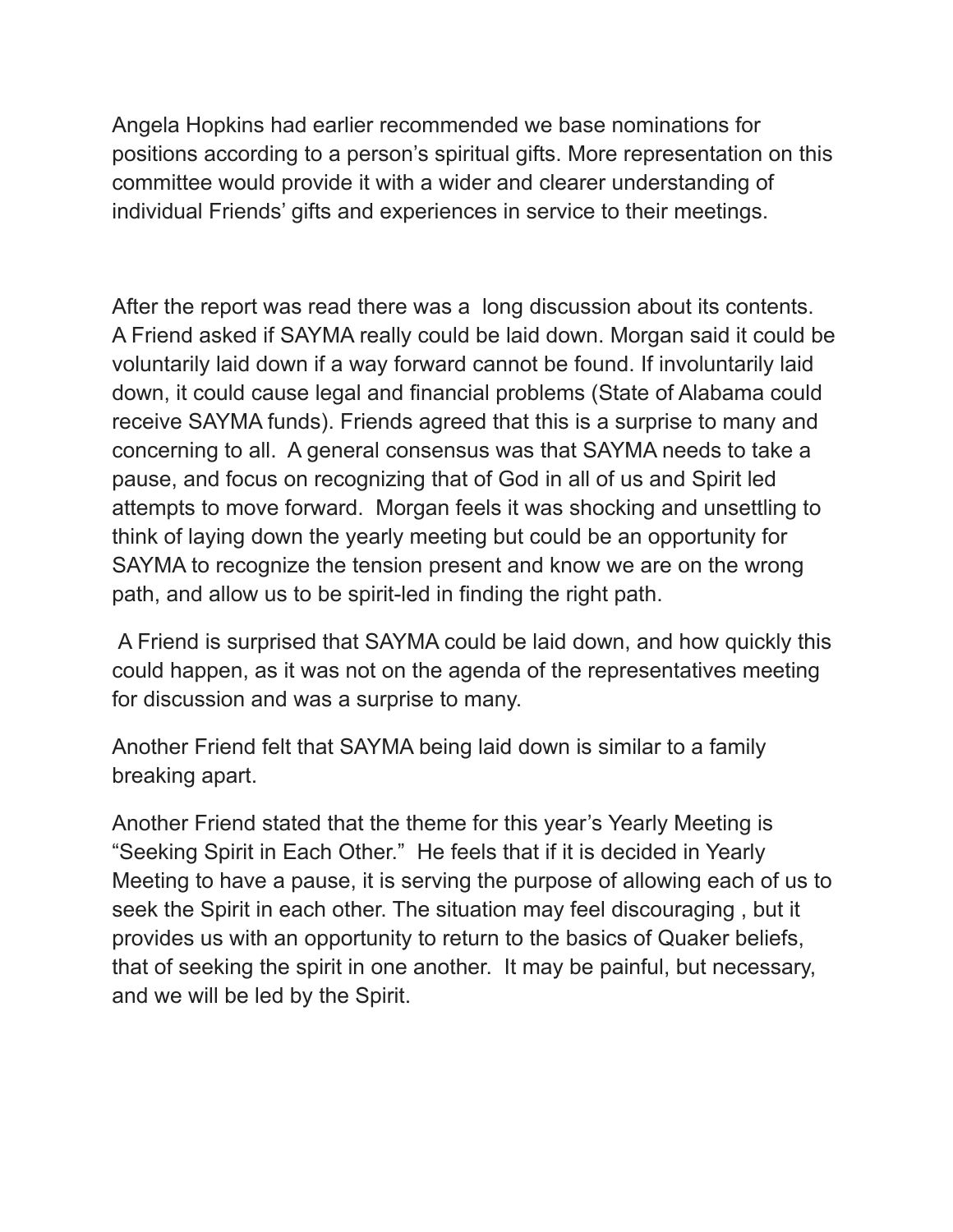Morgan then read the Nashville Friends Meeting statement and a discussion followed.

#### **Nashville Friends Meeting Statement Regarding SAYMA**

### Approved on 3/6/22

Rufus M. Jones once wrote of Quakers' ability to "'speak right on,' in plain, blunt fashion and tell us in yeoman language of the inward battles which they have fought." Our commitment to speaking plainly calls on us to name things for what they are, without euphemism, elision, or unnecessary complication. When it comes to the issues currently facing SAYMA, that means stating clearly what is going on and what is under consideration.

The conflict in SAYMA began with disagreements surrounding a sizable budgetary allocation made to the Uplifting Racial Justice Committee ("URJ"). Those funds have been spent and that annual budget has been superseded. If any budget item is allocated to URJ (or any other committee) in the future, it will inherently involve new funds, committed through a new process. While some have voiced concerns about various aspects of how the earlier money was allocated and/or spent, there is nothing that can be done about that budget or those dollars now. There is no live conflict involving that budget to resolve.

What continues now is, instead, a conflict with no solvable core, perpetuating itself— and indeed growing—through its own momentum, rather than being driven by any piece of business that must be resolved or goal that must be attained. It is the strong sense of Nashville Friends Meeting that SAYMA must either move beyond that self-perpetuating conflict or, if that is impossible, reconsider whether SAYMA, as a body, should continue to exist.

Moving on does not mean ignoring what we have learned and still can learn from where we have been. The URJ process has illuminated issues that we should, and indeed must, continue to address, including with regard to the ways that we have departed from Quaker process. SAYMA's failures surrounding URJ have also brought to light many of the ways that we have privileged some voices (particularly white and male voices) over others, including by vesting those favored voices with the mantle of authority and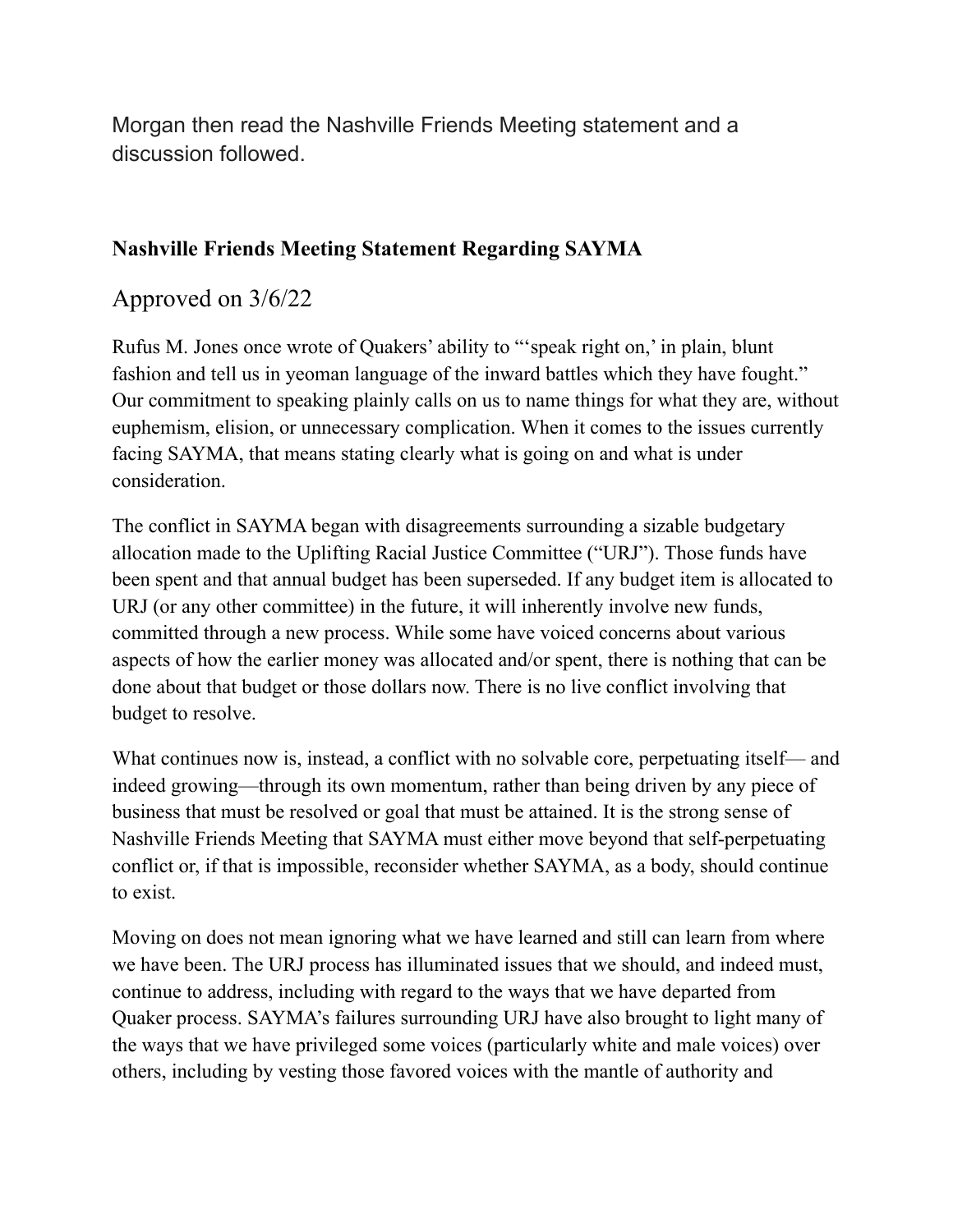dismissing those who disagree as outsiders. These problems are bigger, harder to solve, and far more important than any budgetary or interpersonal disagreement.

While the struggles for justice and against racism must continue, there is no need for the unproductive acrimony that has dominated SAYMA meetings for the last few years to persist in monopolizing our efforts and attention. To that end, Nashville Friends Meeting would support:

- • Prioritizing the conflict transformation process led by Friends Committee for Racial Justice, with an understanding that SAYMA will prioritize building a healthier foundation for the future, not relitigating the past;
- A suspension of ordinary SAYMA business (with exceptions for core functions that must be performed);
- • For SAYMA to devote its shared time primarily to worship-sharing related to issues of spiritual grounding and Quaker process, followed by attention to antiracism and social justice;
- • Monthly meetings doing their own anti-racism work/confronting white privilege on a local level using outside resources;
- • Monthly meetings reporting to SAYMA the anti-racism work that they are doing/have done; and
- $\bullet$  More small regional meetings of monthly meetings that would build regional Friends knowledge and understanding.

After our spiritual bonds have been tended to, we may be able to move forward as a Yearly Meeting. One Friend reluctantly stood aside from the consideration of this Minute.

Please find attached a proposal for an Ad Hoc Committee for SAYMA's Transition Guidance, whose charge would be to work out details for implementing the Nashville minute. We will have an abbreviated second spring representatives meeting on Saturday, April 30, to hear from monthly meeting representatives about the discernment of constituent SAYMA meetings on this means of crafting a detailed proposal to be presented to the body at YM 51 June 16-19 at Warren Wilson College.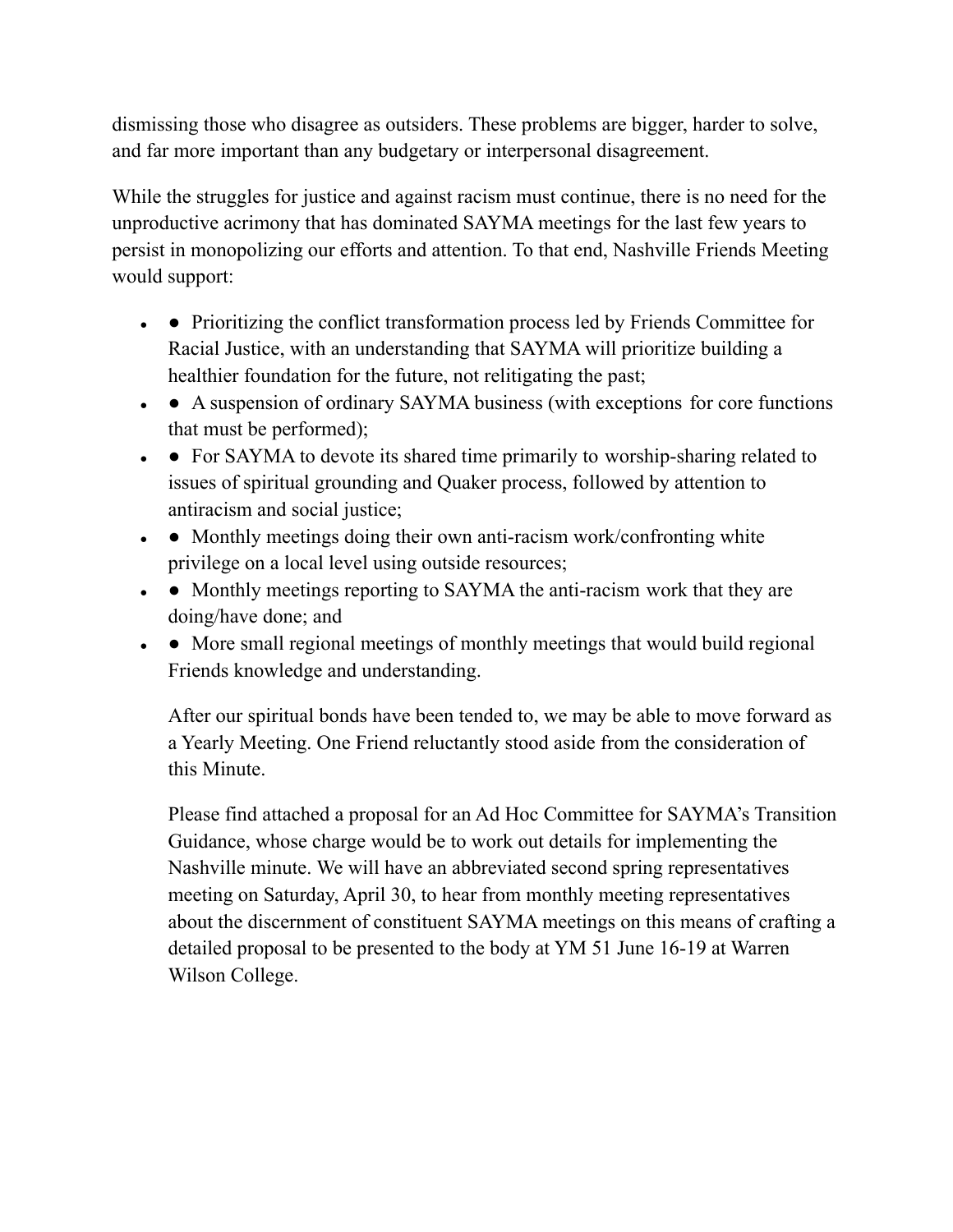A Friend felt as if this statement is a move in the right direction, and another Friend found it refreshing and new and felt it gave us a way to move forward by setting aside the conflict, and appreciated the work put into it. Many have concerns about following the stated path and maintaining Quaker process going forward. A concern was brought forward about the suggestion that each monthly meeting name a representative to SAYMA's nominating committee to recommend people within their meetings who have a gift of spiritual discernment. Friends shared a sense that our business meetings often feel more like meetings of corporate boards rather than a worshipful Spirit led meeting, and we should remember it is a Meeting for Worship with attention to Business. It was also suggested that there be a position of co-clerks for SAYMA instead of one clerk.

## Ad Hoc Committee for SAYMA's Transition Guidance

The SAYMA clerks committee will serve in this ad hoc role, charged with working out details of SAYMA's staffing and reduced activities during suspension of regular business meetings for one to two years, as proposed in the Nashville minute. SAYMA will continue to sponsor an annual retreat at the time of its yearly sessions in June 2023 and 2024. The committee will act as a liaison, aided by the administrative assistant, with FCRJ as they pursue the racial justice work that SAYMA has requested and was agreed to in a letter addressed to SAYMA and FCRJ August 20, 2021, signed by the Presiding Clerk.

As stated in several minutes reviewed at RM 148, SAYF will continue to function under its present structure, and be financially supported by SAYMA. Specific details for other necessary yearly meeting functions during this period of renewal during suspension of regular business will be worked out by the committee and presented to the body at YM 51 for approval. Among these procedural details, it is important to decide who gives authority for dispensing funds, and who has check-signing privileges. The committee may designate sub-committees to work out some of the details (for instance, financial ones) and may also recruit others from SAYMA with necessary skills or information, as needed.

The ad hoc committee will terminate its functions at the close of YM51, and be laid down.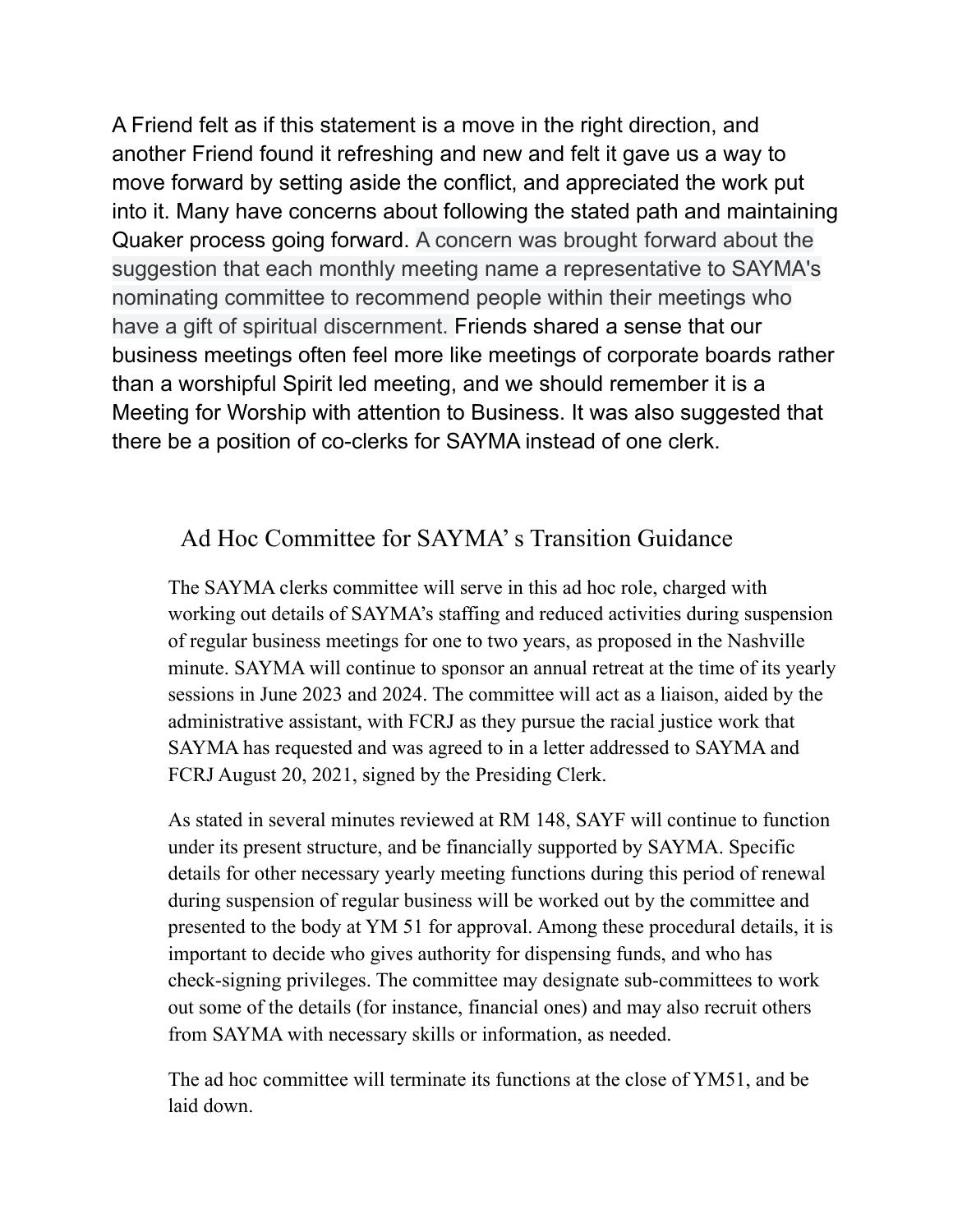Discussion of the transition process followed and some Friends were concerned about the length of the pause, and the composition of the Ad Hoc Committee. A number of Friends would like to see the Ad Hoc committee composed not of SAYMA committee clerks, but of (new) people whose role is to facilitate our spiritual journey towards healing SAYMA and work towards a sense of the meeting to be on the right path. A Friend feels that the Ad Hoc committee needs to define what the Yearly Meeting would do if there was a national emergency during the pause. Another Friend suggested that each monthly meeting offer facilitators to compose the Ad Hoc committee, rather than the clerks of the committees, who will maintain a Spirit-led process. We acknowledge that there are people who are unable to attend MfW or MfB, or serve on committees, but have contributions to make.

1. We are in agreement in supporting the Nashville minute concerning SAYMA taking a pause.

2. We are asking ourselves to work harder on a spiritual sense of our own meeting and how we can participate in SAYMA.

3. We do have some problems with the constitution of the Ad Hoc committee being made up of current committee clerks. We would like to see the Ad Hoc committee constituted differently. We have a preference of seeing more people who are spirit led and discern the way forward who have a sense of meeting. We encourage equal participation of men and women and BIPOC as well as people experienced with the process.

**Minute #2:** We support the Nashville Monthly Meeting statement, and we have a concern about the composition of the Ad Hoc Committee. We hope the Ad Hoc committee has members who have the spiritual gift of discerning the path forward in a spiritual way.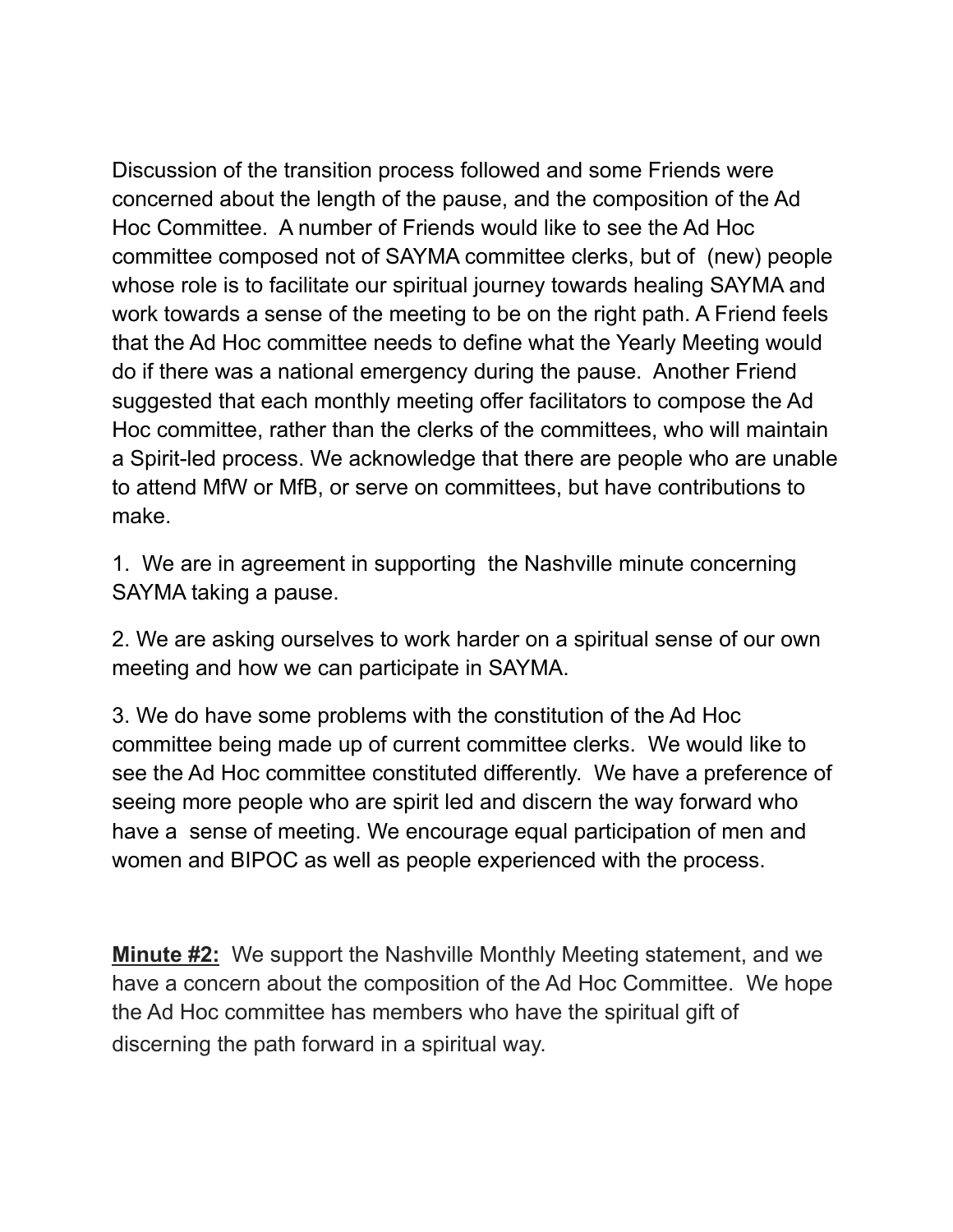Ministry and Counsel: Bob Lackey

Letter of Transfer for DeAnna Hatch.

April 5, 2022

DeAnna Hatch, Clerk

Oread Friends Meeting

1146 Oregon St

Lawrence, KS

66044

Dear DeAnna,

This letter is in response to your request to transfer your membership from Asheville Friends Meeting to Oread Friends Meeting in Lawrence, Kansas.

I enjoyed talking with you today and learning a bit about your history. Your introduction to Friends was in a worship group in Oxford, MS where you attended graduate school. You then became a member of the Memphis, TN Meeting. You joined Asheville Friends Meeting in 2011, possibly in late 2010, and left when you moved from Asheville at the end of 2011. Currently you are a member of the Oread Friends Meeting in Lawrence, KS where you have attended for almost four years and have been Clerk of the meeting since January 2022.

On behalf of Asheville Friends Meeting your transfer is approved. Please extend our greetings to the Oread Meeting.

In Friendship,

Bob Lackey, Clerk

Asheville Friends Meeting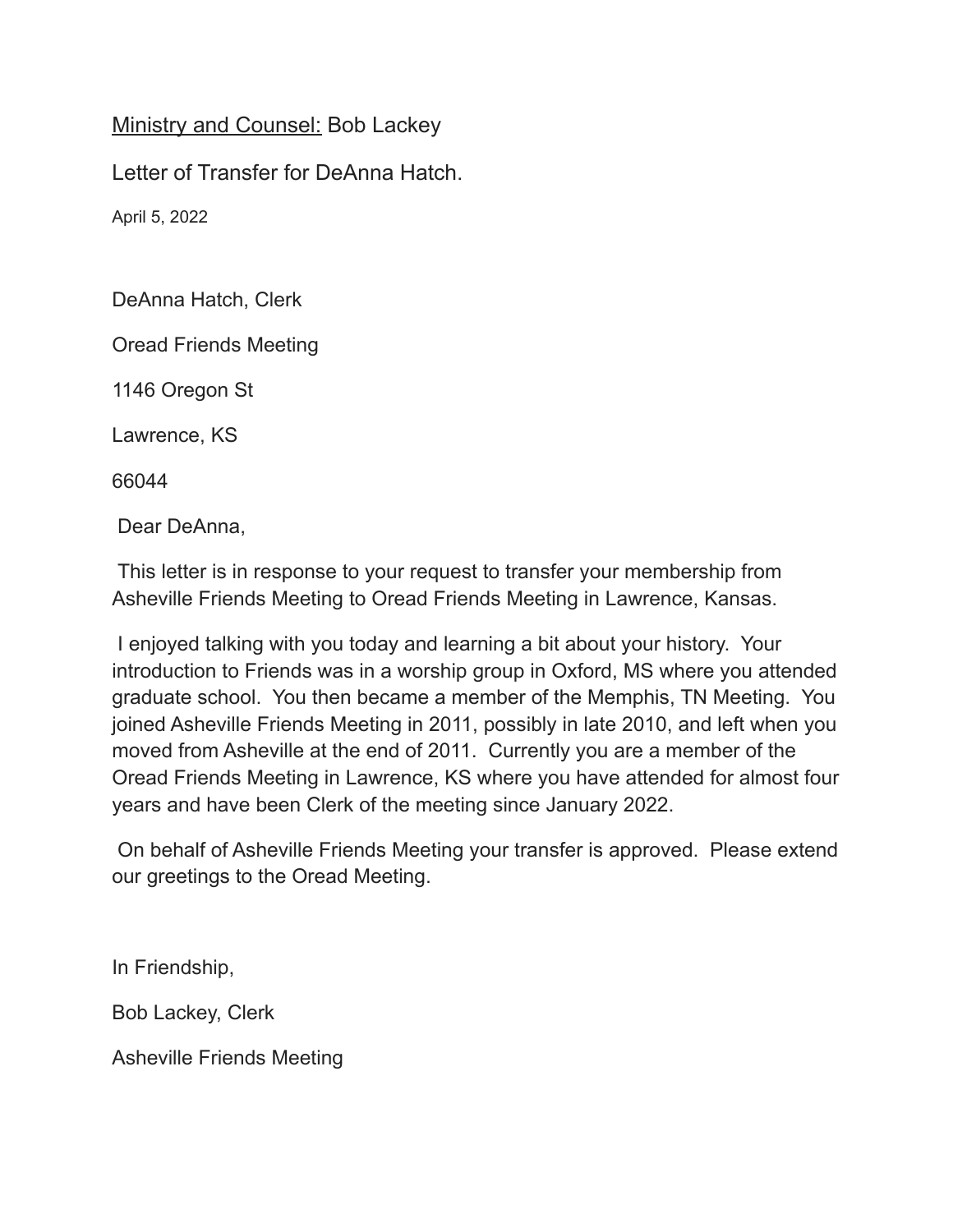**Minute # 3:** Letter for transfer of membership of DeAnna Hatch was approved.

## Peace and Earth: Mike

P&E would like to continue announcing Earth Day observance on 4/24

"For our Earth Day observation on 4/24, the Peace and Earth Committee is asking Friends to focus on local foods. And what could be more "local" than our Meetinghouse garden! Steve Livingston, our garden steward, will provide seed potatoes for all interested Friends to participate in planting. Adults will cut up the seed potatoes into individual eyes and then young Friends can plant them in the ground. Please bring your own hand trowel for the digging part. This will also be our first Sandwich Sunday in over two years, and Friends are encouraged to bring food items to share that are made at least in part from locally sourced ingredients. Label your dish to indicate what ingredients are locally sourced, and what local farm or garden it came from. During the meal we can share not only the bounty of food, but also the bounty of local sources."

Racial Justice Committee: Steve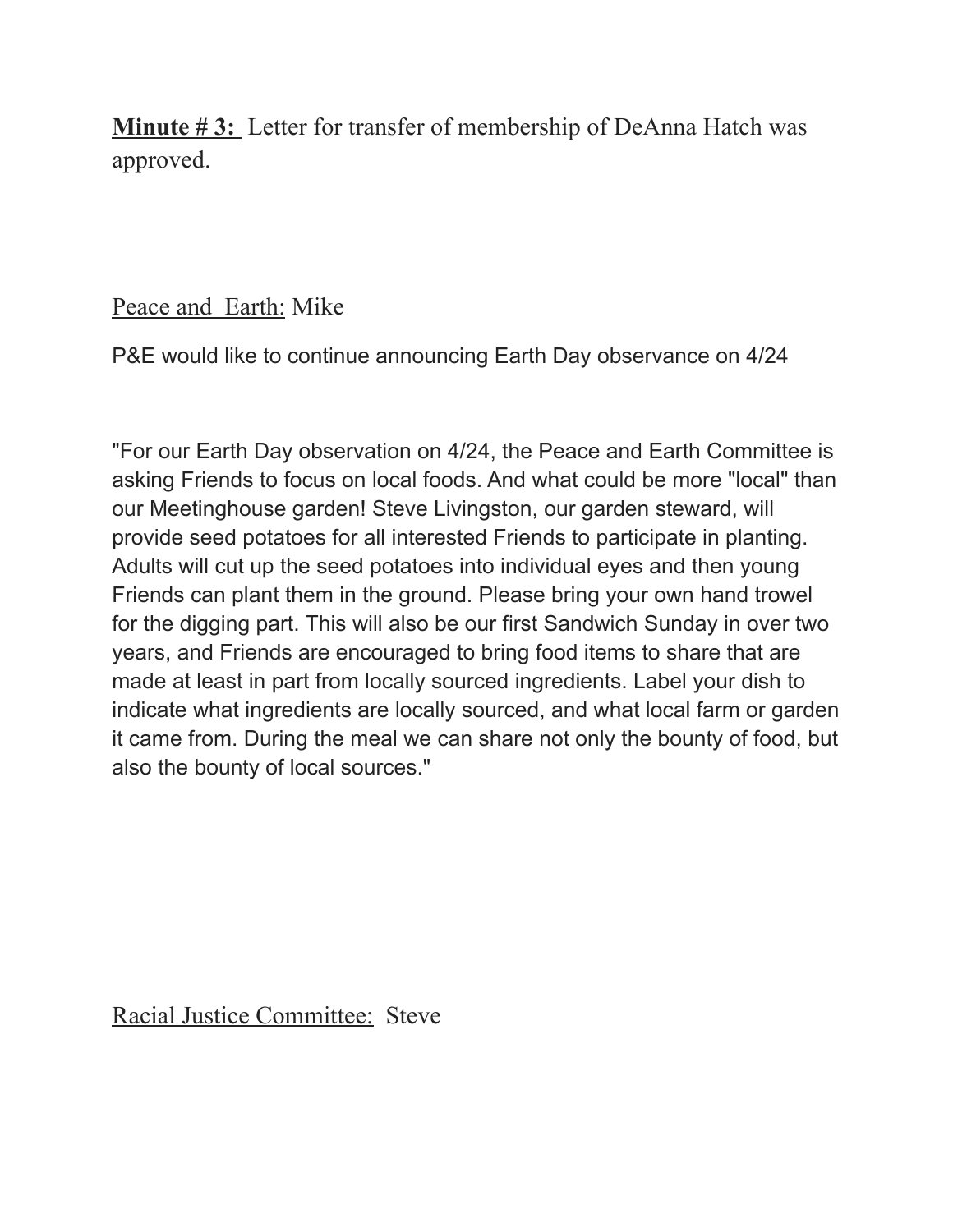Racial Justice Committee's response to Atlanta Meeting's inquiry about work we are doing in our Meeting to advance understanding of structural racism and white supremacy culture and to promote racial equity. Our Meeting's work in identifying and addressing structural racism and white supremacy is charged to our Racial Justice Committee, while our work in identifying and promoting right relations with Native Americans is done by our Peace and Earth Committee. Both committees feel led to bring concerns to the whole meeting, which has become increasingly receptive.

#### **In-Meeting training and advocacy**

About two years ago, our Meeting began a weekly Zoom discussion group to support our anti-racism growth, b y sharing our experience reading books such as Resmaa Menakem's "My Grandmother's Hands" or listening to podcasts such as "Seeing White." About a dozen Friends attend these weekly meetings. We are currently working our way through Layla F. Saad's "Me and White Supremacy." Each time we come to the end of one experience, the group collaborates in choosing another to continue supporting our practice together. The candor and heart-felt sharing has created a space for courage and community in our mostly white meeting.

We have had several second hour learning opportunities on Native American issues, including Cherokee language and spirituality, boarding schools and boarding school healing, and decolonization and uncolonization. We had another second hour opportunity to learn about the work of a new attender who is very active in promoting racial equity in Asheville's Black community. Many Asheville Friends have begun to support her work, and learn valuable skills to use in our individual anti-racism work.

Our Meeting struggled for years to overcome our reluctance to accept the Racial Justice Committee's discerned charge of "identifying and addressing racism and white supremacy in our Meeting and our wider community." With persistence, advocacy, listening, and education, Friends finally overcame their discomfort with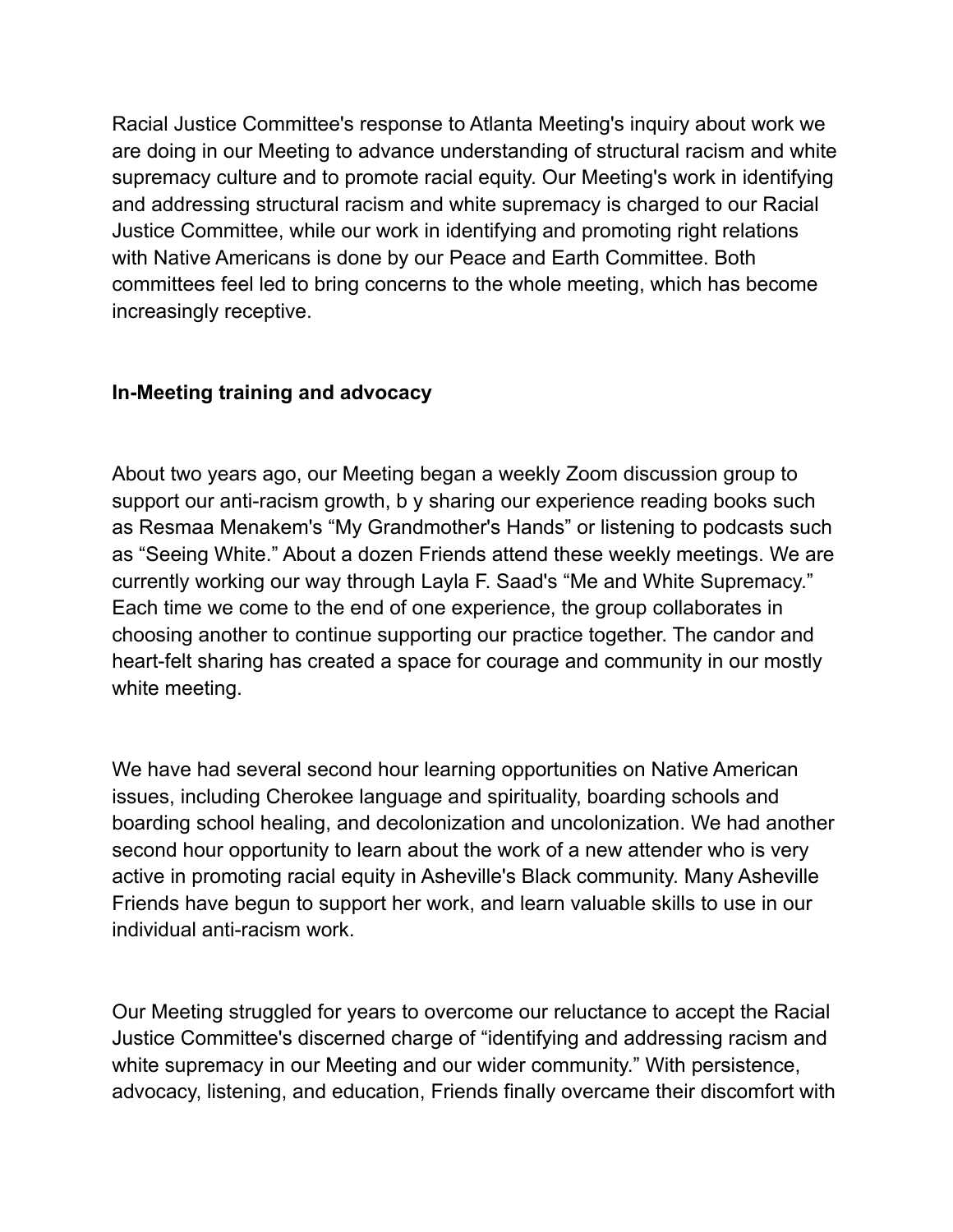the idea of "white supremacy" being applicable to our own Meeting, and approved the committee's charge.

#### **Community Training**

Many Asheville Friends have participated in workshops presented by the Racial Equity Institute and Building Bridges of Asheville. Several Friends continue meeting monthly with the Keep It Moving Coalition, an organization made up of graduates of those two programs that provides ongoing opportunities for further training and experience. Several Friends have participated in "Act Out Equity", a group organized by a Black community leader, to examine incidences of racism in schools, workplaces, and other public places and learn how to respond effectively. Friends also participate in community activities such as screenings of racially themed films and stage plays, lectures, and art exhibits, including them in our weekly on-line Digest.

#### **Community Activism & Financial Support**

Our Meeting has recently established a restricted fund that we call the Reparations Fund, which is initially being used to compensate Black, Indigenous, and other People of Color (BIPOC) for helping us in our efforts to become a more anti-racial, multicultural faith community by sharing their expertise and experience. Donations and disbursements are managed by a group of Friends whom we call the Reparations Fund Caretakers.

Our House and Grounds Committee has created a policy of searching for BIPOC contractors for maintenance projects on our meeting house.

Several members of our Meeting were involved for years in a Black-led group called "Just Us" that was seeking justice for a victim of racist police violence. One of the leaders was a member of our Meeting. Members of our Meeting participate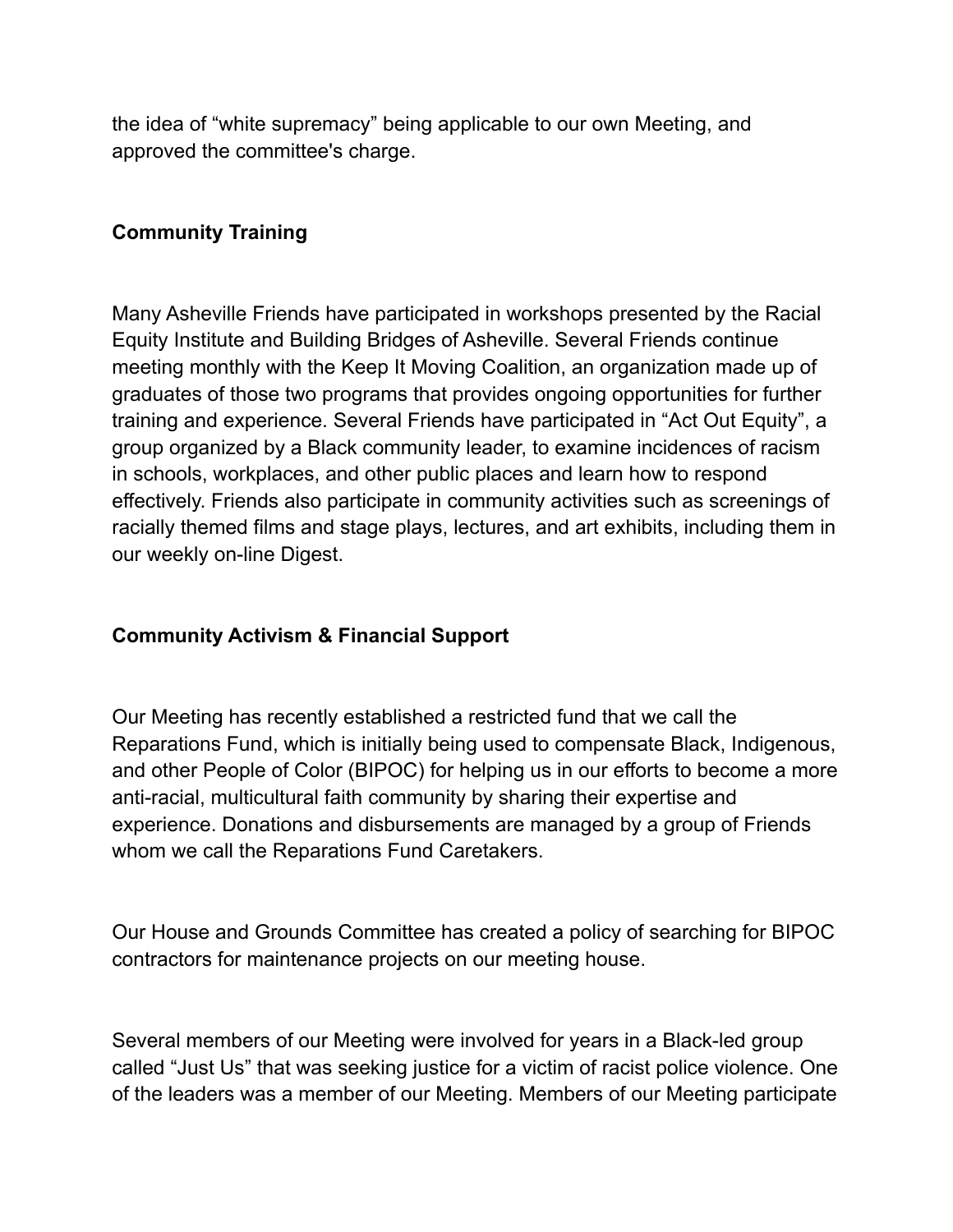in the work of Asheville's Black-led Racial Justice Coalition, through local government committee watching and advocacy for racial justice issues that come before the City and County. Asheville Friends have participated in the Poor People's Campaign, Black Lives Matter, the Asheville Sanctuary effort, and the Occupy! movement. Asheville Meeting provides financial support to the UNCA Native American Speakers Series and to the Cherokee Center for Native Health, and donates about 15% of our annual income to local Black-led organizations working for racial and economic justice, youth education and empowerment, and trauma healing. Some Asheville Friends are actively engaged in developing personal relationships with members of the Eastern Band of Cherokee Indians. We sought advice from Cherokee elders and historians in developing our Land Acknowledgement and brought it to the Tribal Council before publication.

#### **Conclusion**

These activities over the years have supported anti-racism awareness and growth in those who have participated, and have influenced the meeting as a whole as we share our learning. We are constantly seeking ways to weave these experiences even more into the life of the meeting. And though we may stumble and falter and make errors, we are learning more about our blind spots and our cultural conditioning, and we can acknowledge that our Meeting has advanced in our journey toward becoming a truly anti-racist, multicultural faith community.

Friends thanked the writers of the report for all their work.

**Minute # 4**: We accepted the report of the Racial Justice Committee.

FCNL - Bob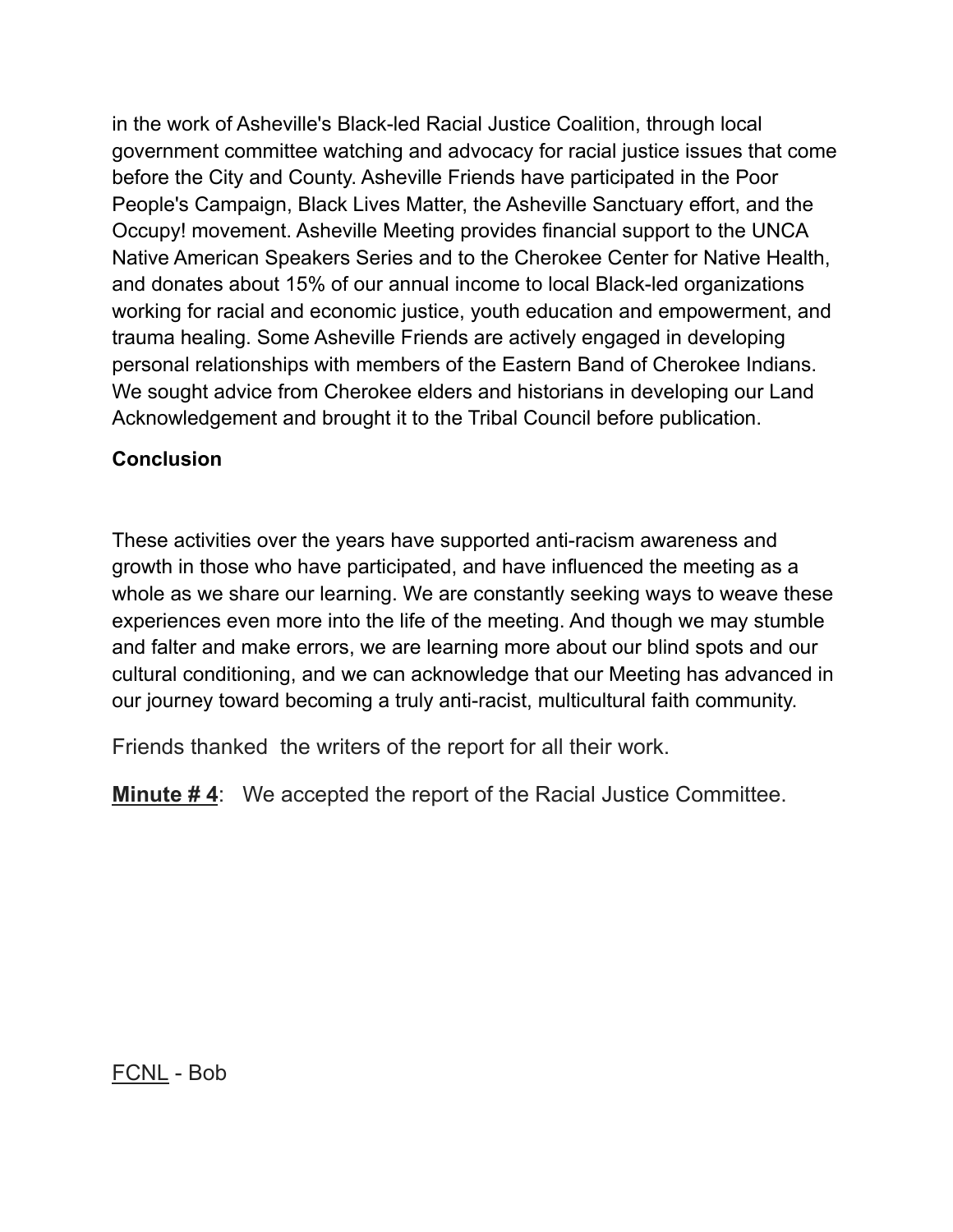### Monthly Meeting Discernment Process of 118<sup>th</sup> Congress FCNL Legislative Priorities:

Members / attendees of Asheville Friends Meeting must now choose 7 from our 9 priorities that we submitted on 3.20.22. This will be uploaded into an FCNL form and submitted before 4.12.2022

- IV.3.1 Increased empowerment of women and girls, non-coercive family planning resources.
- Medicare For All. Eliminate 26,000 excess deaths attributed to lack of medical insurance annually in the USA. Eliminate 66% of personal bankruptcies annually. As proposed in Current Bills H.R. 1976 and S.1129. " The World We Seek" Legislative Policy Citation III.2.6
- Initiate measures to eliminate atmospheric carbon release (our environment is in dire peril: nothing less than zero carbon emissions can save our ecosystem now) as well as soil and water pollution (which also damage the environment and are a socioeconomic justice issue.)
- Remove the exception clause of 13th amendment that allows for enslavement of persons convicted of crimes, Critically assess roots of criminalization and change de-humanizing attitudes associated with the exception clause.
- Housing for all who desire it, that is affordable, sustainable, safely built, and suitable for the climate in which it is located, and with accessibility to necessary stores.